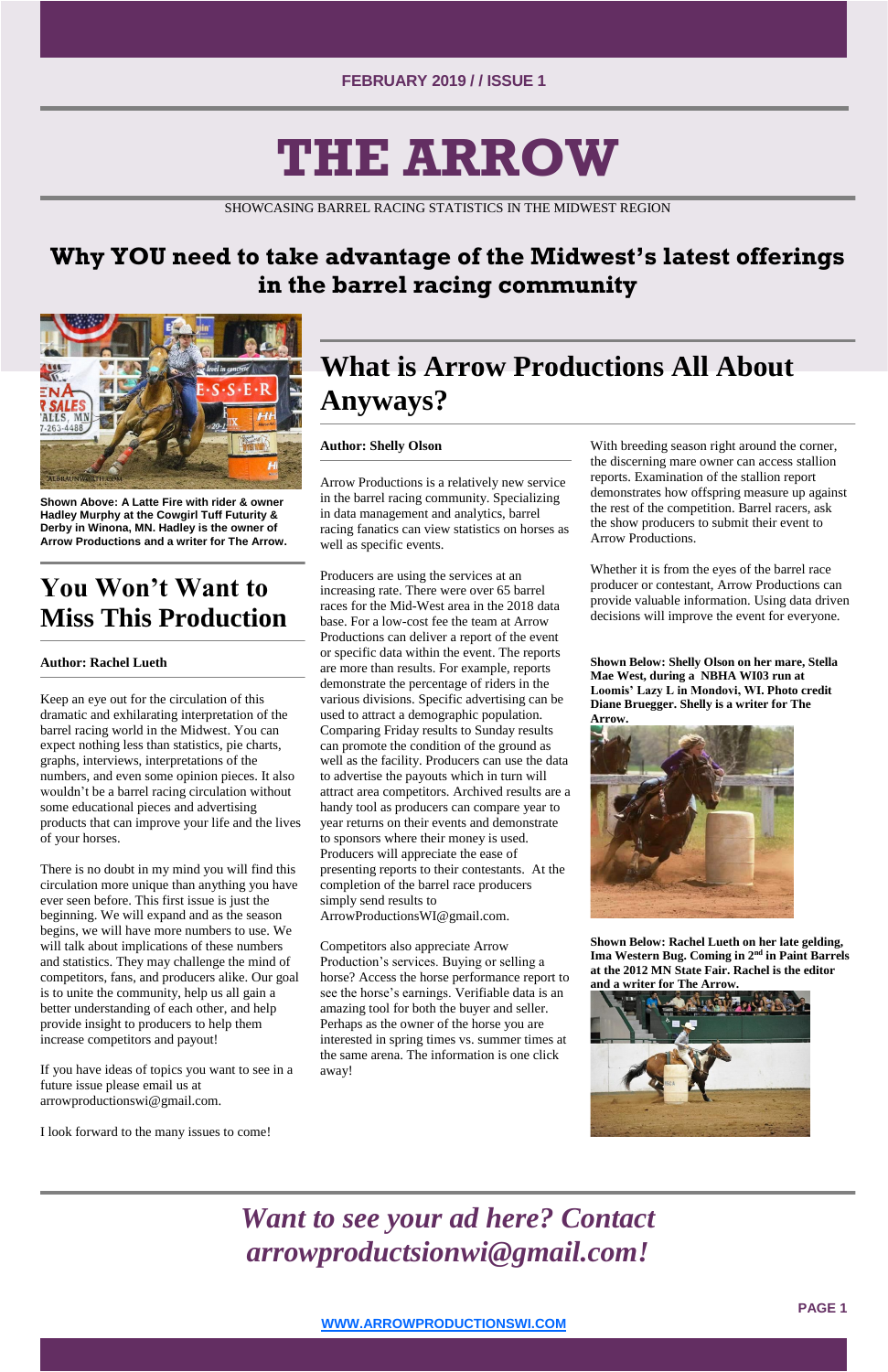

### **Arrow Productions LLC**

#### **2018 Statistics**

# **A Glimpse into the 2018 Season**

#### **Author: Hadley Murphy**

There was a total of 70 events that submitted their results into Arrow for 2018. Events expanded across the Midwest region from Minnesota, Wisconsin, Iowa, South Dakota, and Kansas. Minnesota alone was responsible for over \$700,000 in barrel racing payouts.

With over 5,000 different horses competing in these events, topping the charts for most earnings reported in the Midwest was Holy Oak, ridden by Sarah Christensen from South Dakota, with reported earnings exceeding \$16,000 from opens, maturities, slot races, and other classes. This 2010 gelding sired by Holy Bart is known to scorch the timer with his smooth turning style and quick easy speed between the barrels.

The highest paying event in 2018 was the Pro Elite World Finals, held in Verndale, MN in October. This event alone paid out over \$112,000 in barrel racing. With the Saturday open race having 388 competitors entered, this was the largest entered event in 2018, followed by the Iowa Futurity & Derby event with its Saturday open having 373 entries.

In 2019, Arrow is excited to be able to offer even more specific reporting. In addition to Open, Futurity, Derby, & Slot race classes being reported on, Youth classes will now be included on its own rather than within the Other earnings as it was in 2018. Also, another new feature for 2019 is all Pole Bending results will also be reported.

#### **2018 Earnings Reported**



**Payouts by state reported to Arrow Productions in 2018 from barrel racing events**

### *Events Submitted this Month:*

Double H Arena Barrel Series Feb 9-10th Northwoods Buckle Series Feb 10<sup>th</sup> Lance Graves Barrel Racing Championships Feb 13-17th Showtime Arena Barrel Race Feb 23-24th Jackpot Junkie Series Feb 23-24th Northwoods Buckle Series Feb 24th

#### **What's coming up next month?** March 2-3rd Mondovi WI

March 3rd Solway, MN March 16-17th Deerfield, WI March 22-24th Cedar Rapids, IA March 23rd Maple Plain, MN March 24th Solway MN March 30-31st Mondovi, WI March 30-31st Iowa Falls, IA March 31st Solway, MN

#### **To submit show results for stats, go to: www.ArrowProductionsWI.com**



Abby Whitish - Independent BEMER Distributor



**HORSE RANCH** 



### **Sponsors and Partners**

Arrow Productions depends on sponsors and partners to provide this service to the community. Contact us today for your company's information to appear here. We will be doing pieces about our sponsors in future issues. Stay tuned for more information!











#### **Payouts by Class**